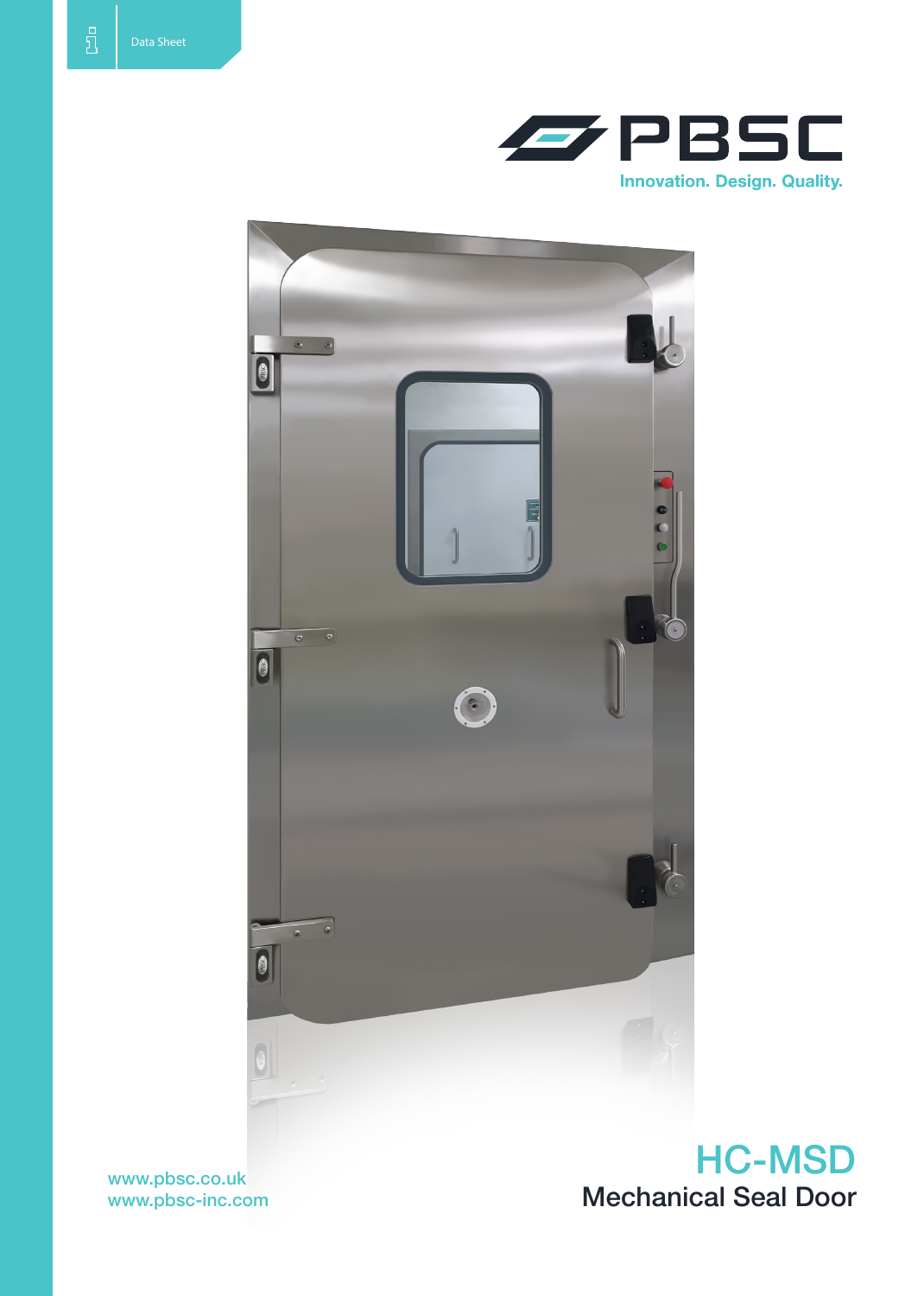# HC-MSD Mechanical Seal Door

PBSC's high containment APR doors create a dependable airtight barrier by using a strong but flexible seal that is compressed against the doorframe. Manual compression of the seal doesn't require compressed air, thus providing a fail-safe seal in the event of a power failure.

Mechanical seal door sets are applicable for all containment applications, both stainless-steel or machined HPL door leaves are available, both door leaves are tested to 2500PA (10" W.G.). The door set can be linked to an access control system if required.

An easy use stainless steel arm is used to compress the combed edge of the frame against the seal. The mechanical mechanism is mounted in the door frame, minimizing door weight and improving maintenance.

- Robust, fail-safe design
- • Easy One-handed operation, with 3-point compression
- Low maintenance
- Mechanism is mounted in the door frame for more robust design
- Stainless steel or solid core door HPL leaf
- Flush glazing to both sides of the door leaf
- Configurable button sets and LED indicators



Operation of the door is a simple one-handed manoeuvre available on either side of the door.

The door has a raised threshold for the seal at the bottom of the door, minimum 22mm. If a flush threshold is required, please see the PBSC pneumatic seal door models.

Designed to install into a range of wall types e.g. cast concrete, block, stud and partition systems.

#### **Applications**



## Key Features

**Quality** Delivering high quality products for over 30 years, with rigorous testing and inspection

Our range of mechanical seal doors are used in applications where high containment is required, such as in BSL3 and BSL4 labs. With the raised threshold these doors create a natural bund, assisting containment of liquid during wash down.

Access Control - Door control is typically the building access control system, PBSC control panel available on request.

#### Leakage Rates



Typical pressure loss at SAT of 23Pa over 30 minutes, with a starting pressure of 500Pa, test data available up to 2500Pa pressure difference.

### **Options**



- Interlock Systems
- • Vision Panel cover
- Low level sampling port
- Threshold ramp to assist wheel traffic
- • Deeper threshold to create a large bund for washdown or shower areas
- 304 or 316 Stainless Steel



PBSC provide installation, servicing, technical advice, product selection and demonstrations for clean controlled environments with Innovation, Design and Quality at the heart.

PBSC manufacture high quality clean room, high containment and material decontamination products. When you need areas and staff to be contamination free and protected from pathogens, you need dependable equipment which will maintain critical biosafety levels, achieve sterility and protect data reliability.

Complying with local and global regulations PBSC's products can be designed to meet your specific requirements. Over 30 years knowledge and competence within the specialist sectors, always going through extensive research and development and offering accurate assistance during project planning to consultants, architects and end users to deliver successful projects.



Innovation Incorporating your requirements to create product ranges to exceed expectations



Design Leading the way with pioneering design, ensuring customer requirements are achieved



#### PBSC is the accepted benchmark by which others are measured...

The search for innovative design, an eye for detail and advanced manufacturing techniques has seen PBSC gain a deserved reputation as the premier supplier within cleanroom environments.

Supporting the customer throughout the process continuing to meet the growing challenges and striving for continual improvement with our ISO 9001 QA processes independently audited and updated on a regular basis.



**Description**